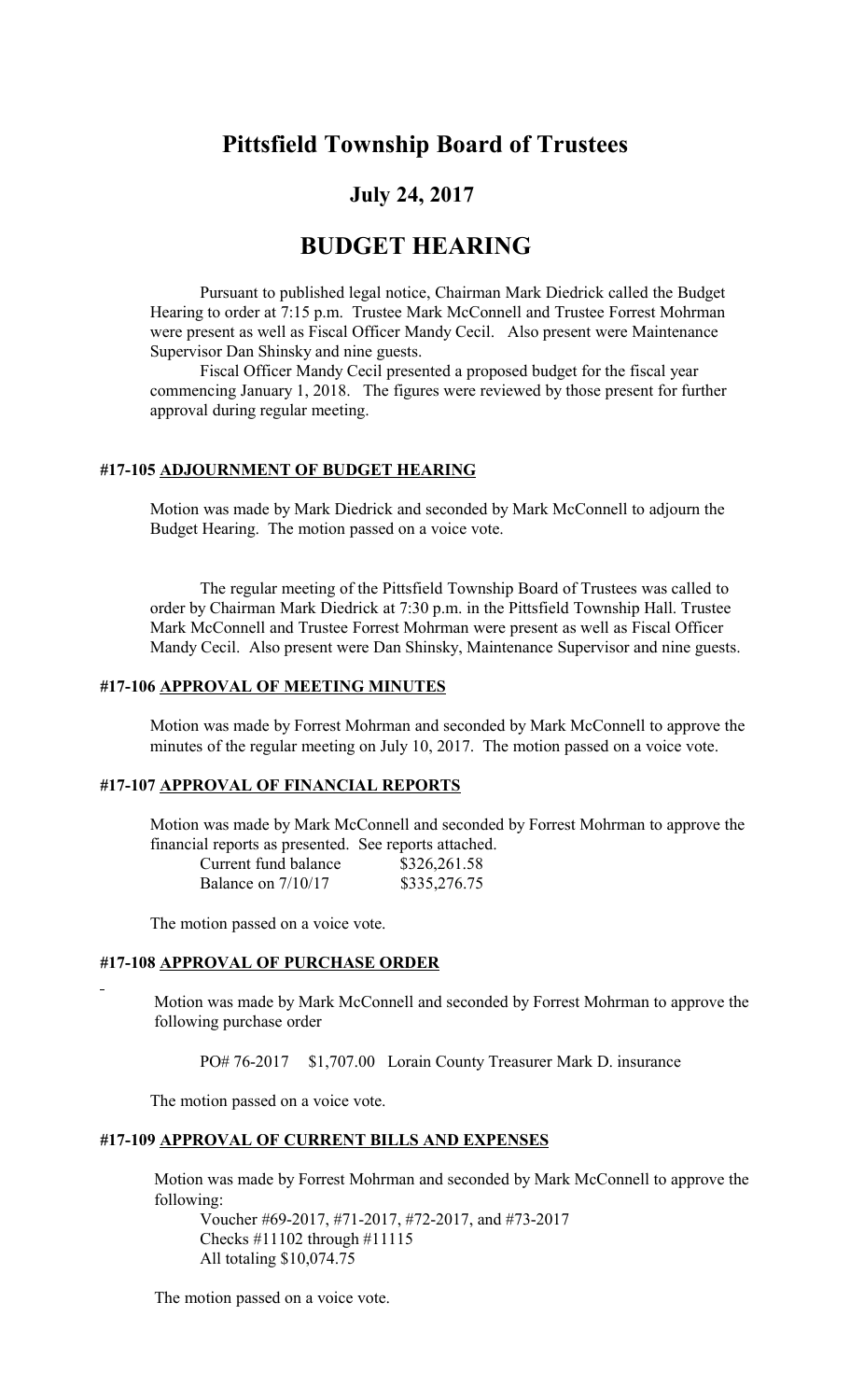## **#17-110 APPROVAL OF PROPOSED 2018 BUDGET**

Motion was made by Mark McConnnell and seconded by Forrest Mohrman to approve the proposed 2018 budget after further review. The motion passed on a roll call vote.

### **MEETING REPORTS**

CLCAD – July 13 - Mark McConnell reported awarded 5K from People Fund Grant towards purchase of Lucas device for new squad. Mercy foundation looking to assist on addition upgrade so two squad could have this power assist.

LCTA – July 20 – Mark McConnell reported OTA Director went over bi-annual budget and looks like the small government funds would still be intact. Legislation going into effect in September in regards to County Engineer estimates will no longer be a public document. Mrs. Manning got amendment for smaller townships that will require two check signers and the fiscal officer instead of only one check signer and the fiscal officer.

## **OLD BUSINESS** –

Electrician should begin work next week.

Tent is taken down and individual living on the property is gone.

### **NEW BUSINESS –**

Connie Bradley our new Newsletter Editor is in need or articles by Mid-August.

## **#17-111 APPROVAL OF A CONTRACT WITH CONNIE BRADLEY TO BE NEWSPAPER EDITOR FOR PITTSFIELD TOWNSHIP**

Motion was made by Mark McConnell and seconded by Mark Diedrick to approve a contract with Connie Bradley to be Newspaper Editor for Pittsfield Township for the amount of \$100.00 per newsletter paid annually. Forrest Mohrman abstained from the vote.

The motion passed on a voice vote.

### **#17-112 MOVE TO EXECUTIVE SESSION**

Motion was made by Mark McConnell and seconded by Forrest Mohrman to move to Executive Session for personnel discussion. The motion passed on a voice vote.

## **#17-113 RETURN TO REGULAR SESSION**

Motion was made by Mark McConnell and seconded by Forrest Mohrman to return to the Regular Session. The motion passed on a voice vote.

### **#17-114 APPROVAL TO DO PO FOR PURCHASE OF TWO PICNIC TABLES TO BE REIMBURSED BACK FROM SOLID WASTE GRANT.**

Motion was made by Mark McConnell and seconded by Forrest Mohrman to do PO for Purchase of two picnic tables to be reimbursed back from Solid Waste Grant.

 Resident brought up the option of doing Pittsfield Township recycled signs, this will need researched further.

#### **ZONING BUSINESS**

House permit on Quarry road issued. Resident complained about stock pile of vehicles and items at Quarry Road residence.

### **ROAD AND MAINTENANCE**

Chip and Seal discussed and the option of going with different polymer. New rough